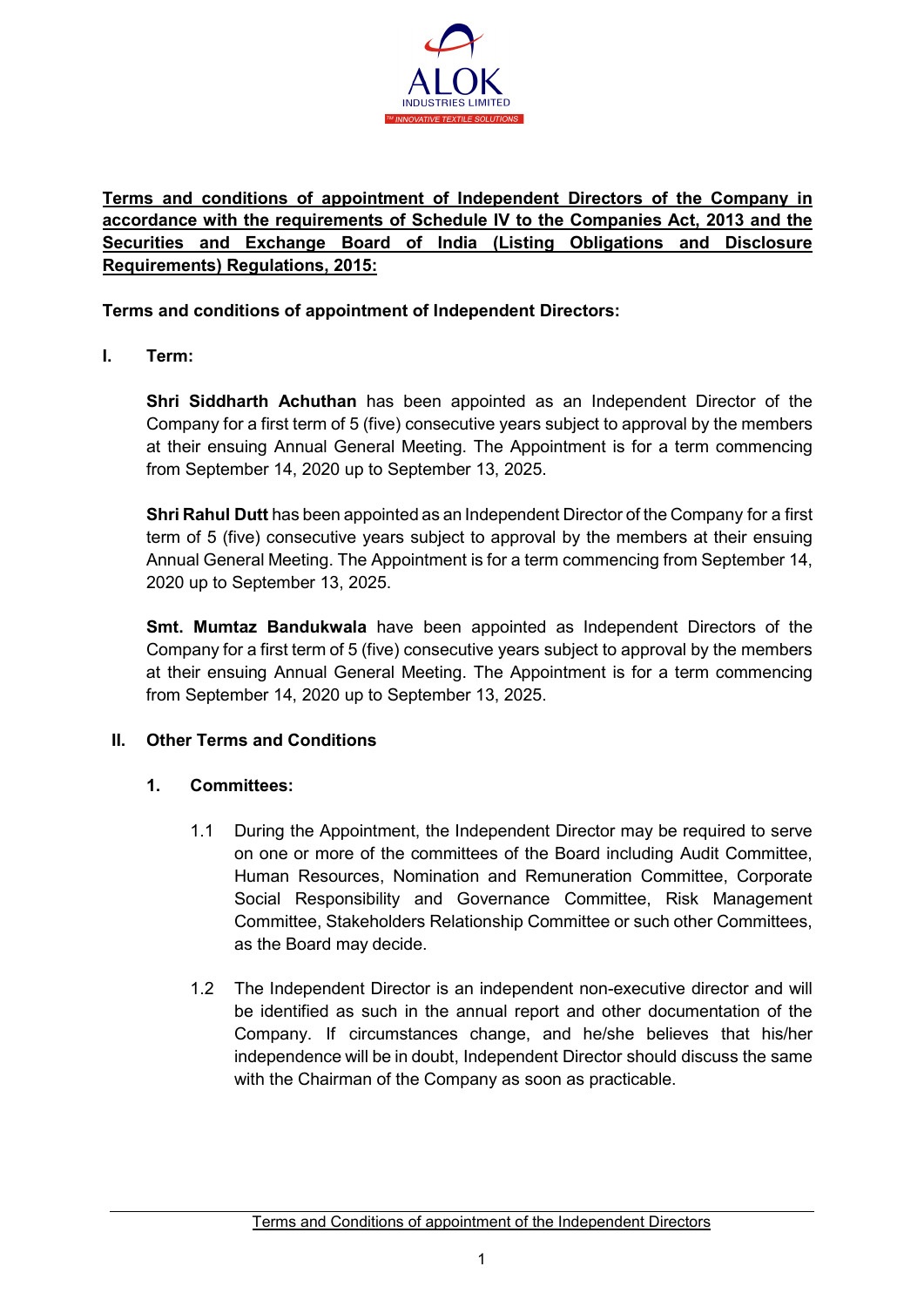

## **2. Duties and Liabilities:**

- 2.1 The Independent Director will perform his/her fiduciary duties in a responsible manner and his/her general legal responsibilities to the Company will be at par with a non- executive director.
- 2.2 The Independent Director shall act in accordance with the Articles of Association of the Company and while discharging his/her duties, comply with the requirements of Section 166 and Schedule IV to the Companies Act, 2013 ("the Act").
- 2.3 The Independent Director to be held liable only in respect of such acts of omission or commission by the Company which have occurred with his/her knowledge, attributable through Board processes, and with his/her consent or where Independent Director has not acted diligently.

## **3. Code for Independent Directors:**

- 3.1 The Company has relied on the declaration of the Independent Director that he / she meets the criteria of independence as provided in Section 149(6) of the Act as also in the Securities and Exchange Board of India (Listing Obligations and Disclosure Requirements) Regulations, 2015 ("Listing Regulations").
- 3.2 The Independent Director will be required to abide by the guidelines as to professional conduct for independent directors as set out in Section 149(8) read with Schedule IV to the Act.
- 3.3 The Independent Director will be required to comply with applicable provisions of any code of conduct framed by the Board for all Board members and Senior Management of the Company under the Listing Regulations.

#### **4. Restrictions:**

4.1 During the term of Appointment, the Independent Directors are expected not to take up directorship in any company (whether in India or abroad) engaged in the same or similar businesses as that of the Company or in a company, business or undertaking which competes or is likely to compete with the Company or which could otherwise potentially give rise to a conflict with his/her duties with the Company. In the event that the Independent Director becomes aware of any potential conflicts of interest, or in case of doubt, he / she should consult the Chairman of the Company as soon as practicable.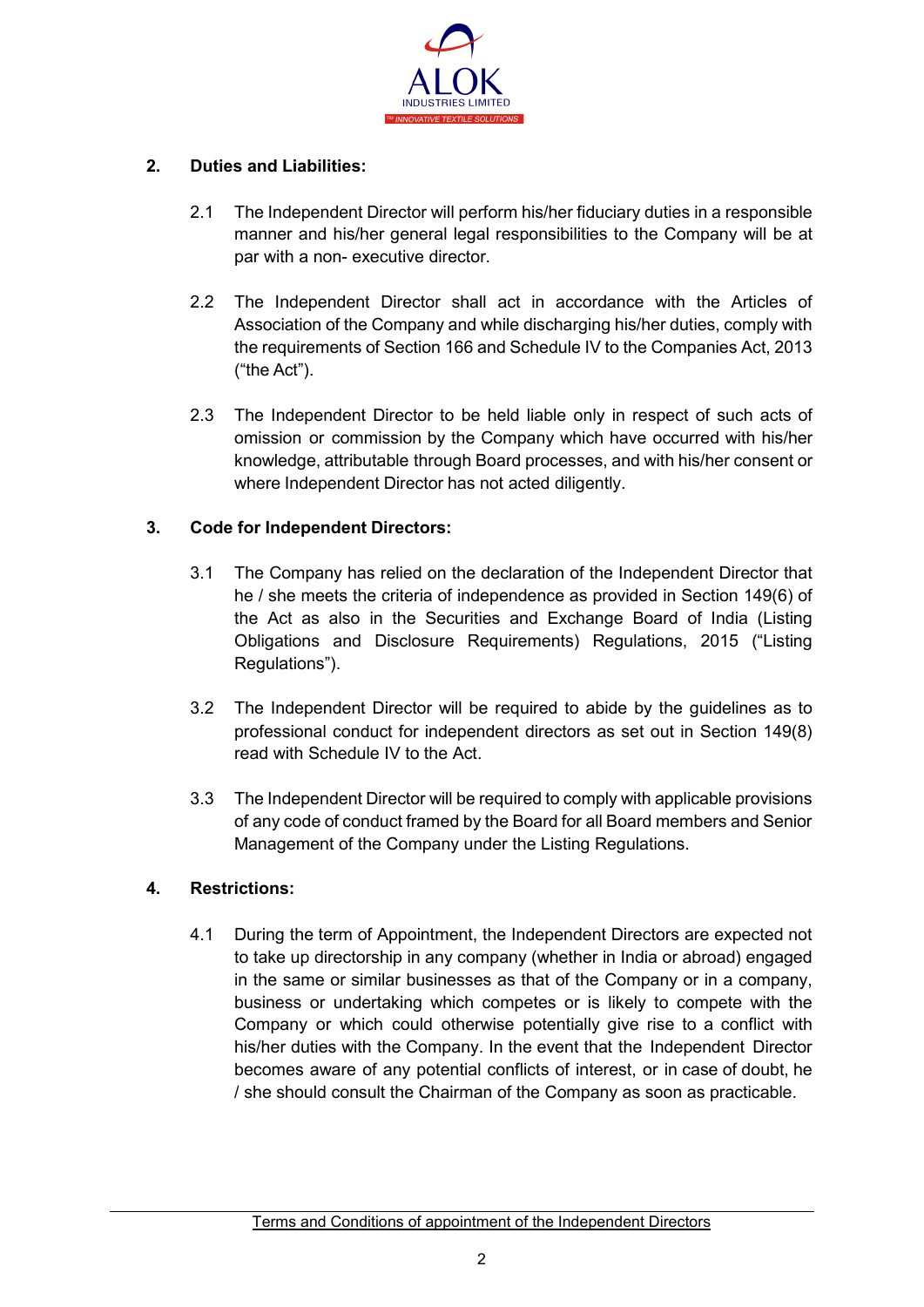

- 4.2 During the term of Appointment, an Independent Director shall not serve as (a) an independent director in more than the prescribed number of companies and (b) a committee member of more than the prescribed number of committees (i.e. the Audit Committee and the Stakeholders' Relationship Committee) including chairmanship of such committees.
- 4.3 During the term of appointment, Independent Director shall not indulge in forward dealings in securities of the Company which is prohibited under the Act. Directors are prohibited from dealing in the Company's securities during the period when the trading window is closed. They should not enter into insider trading and are expected to comply with the Company's code for securities dealing as well as with the concerned provisions of the Insider Trading Laws and Regulations.
- 4.4 During the term of Appointment, (a) Independent Director will neither enter into any agreement for himself/herself or on behalf of any other person, with any shareholder or any other third party with regard to compensation or profit sharing in connection with dealings in the shares of the Company; and (b) Independent Director will not enter into any such agreement referred to in (a) above without obtaining the prior approval from the Board of Directors as well as public shareholders of the Company.

### **5. Time Commitment:**

By accepting the appointment, the Independent Director confirms that he / she will be able to allocate sufficient time to perform his/her duties as a director and attend meetings of the Board or any committee thereof. In addition to such attendances, Independent Director will be expected to devote appropriate preparation time ahead of each meeting.

#### **6. Training and Development:**

- 6.1 The Independent Director will be invited to attend ongoing training and familiarization sessions for Directors including site visits.
- 6.2 The Board members are provided with necessary documents / brochures, reports and internal policies to enable them to familiarize with the Company's procedures and practices.
- 6.3 Periodic presentations are made at the Board and Committee meetings, on business and performance updates of the Company, global business environment, business strategy and risks involved.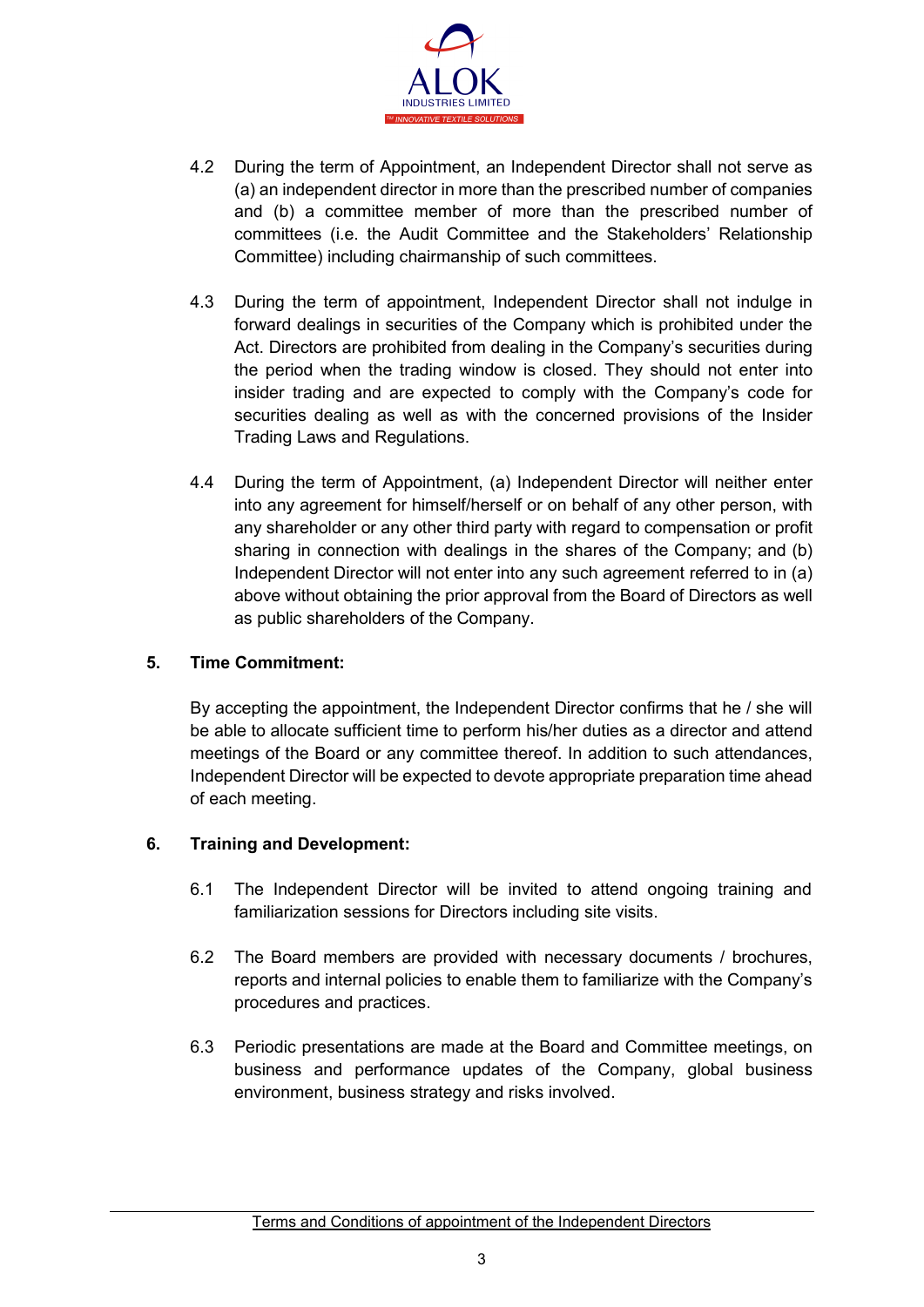

6.4 Quarterly updates on relevant statutory changes and landmark judicial pronouncements encompassing important laws are regularly circulated to Directors.

## **7. Evaluation Process:**

The performance of individual directors shall be evaluated by the entire Board, excluding the director being evaluated, on an annual basis.

#### **8. Remuneration:**

In consideration of the Independent Directors' services, the Company will pay fees Rs.20,000/- for attending each meeting of the Board or any committee thereof or any other meeting of Directors.

#### **9. Expenses:**

In addition to the remuneration stated in the preceding paragraph, the Company will reimburse Independent Director, or bear and pay, all travel, accommodation or other expenses incurred as a result of him/her carrying out his/her duties as a director. The Independent Director may, at the Company's expense, seek independent legal or other professional advice where necessary to perform his/her duties and will be entitled to reimbursement of costs incurred in seeking such advice. In these circumstances, Independent Director should discuss the issues concerned with the Chairman of the Company in advance.

## **10. Confidentiality:**

The Independent Director agrees that both during and after the term of Appointment, Independent Directors will not use for his/her own, or for another's benefit, or disclose or permit the disclosure of any confidential information relating to the Company, subsidiary or any group or associate companies of the Company, which he/she may acquire by virtue of his/her position as an independent director, including without limitation, any information about the deliberations of the Board. The restriction shall cease to apply to any confidential information which may (other than by reason of the director's breach of this term), become available to the public generally.

#### **11. Insurance:**

The Company has Directors' and Officers' ("D&O") liability insurance and it is intended to maintain such cover for the full term of the Appointment.

The Independent Director may obtain details of such insurance from the Company Secretary.